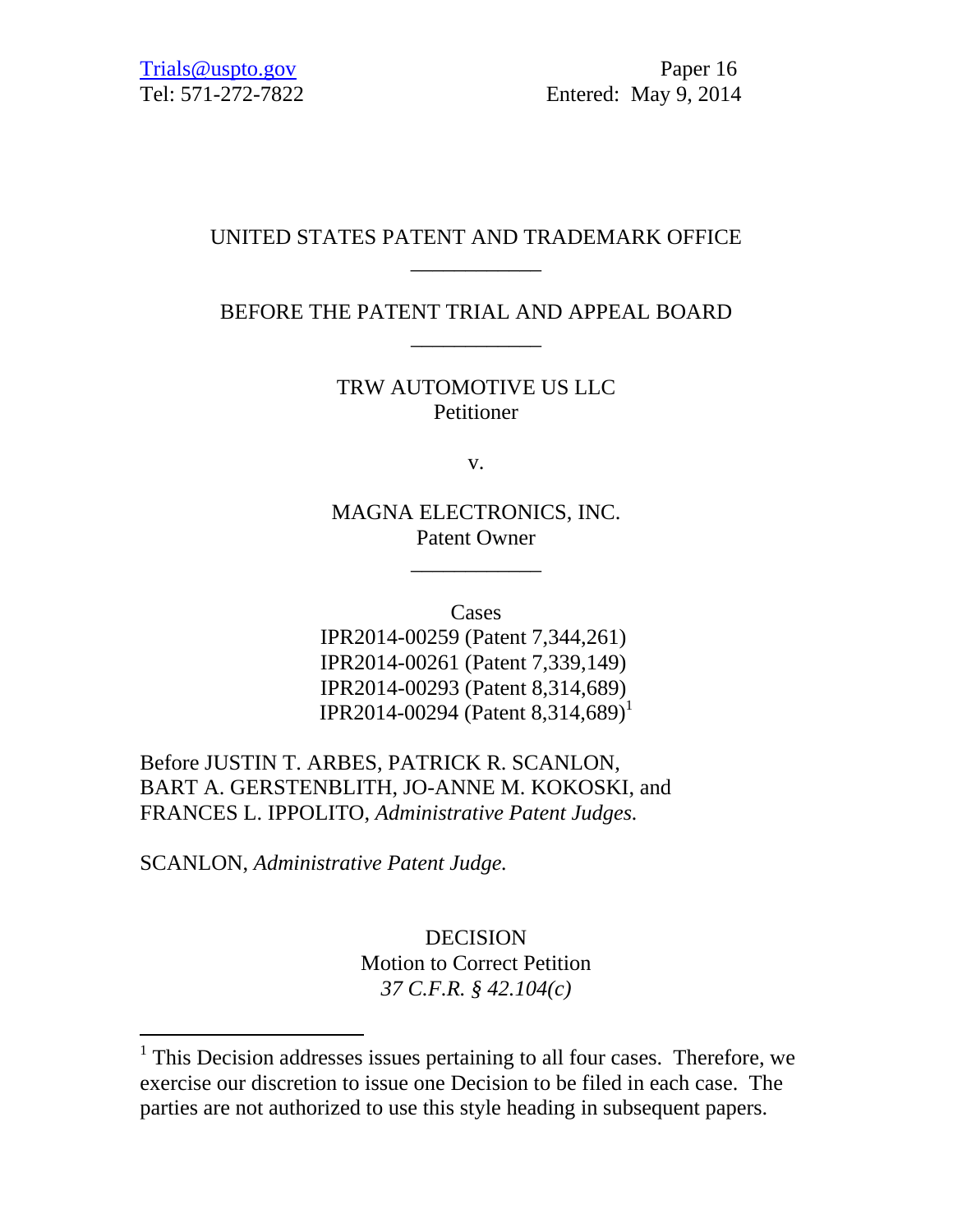In each of the instant proceedings, Petitioner filed a Motion to Correct Petition under 37 C.F.R. § 42.104(c) on April 17, 2014, seeking to correct the respective petition for *inter partes* review. Paper 11.<sup>2</sup> Petitioner also filed in each proceeding a proposed Revised Petition for Inter Partes Review to be substituted for the originally filed petition. Ex. 1015. Patent Owner filed oppositions in each proceeding on April 23, 2014. Paper 14. For the reasons set forth below, we grant each of the motions.

#### BACKGROUND

Between December 16, 2013, and December 26, 2013, eighteen petitions for *inter partes* review, including the petitions in the four instant proceedings, were filed challenging several of Patent Owner's patents. The information entered via the Patent Review Processing System ("PRPS") identifies TRW Automotive US LLC as the petitioner in all eighteen proceedings. In the four cases that are the subject of this Decision, however, each title page of the respective petition lists "TRW Automotive Holdings Corporation" as the petitioner. Paper 1.

### DISCUSSION

A complete petition in an *inter partes* review proceeding gives notice to the patent owner of the basis for relief by laying out the petitioner's grounds and supporting evidence. *See* Office Patent Trial Practice Guide, 77 Fed. Reg. 48,756, 48,763 (Aug. 14, 2012). Where a party files an incomplete petition, no filing date is accorded. 37 C.F.R. § 42.106.

 $\overline{a}$ 

 $2^{2}$  As the motions, exhibits, and oppositions in all four proceedings are substantially similar, we refer herein to the papers filed in IPR2014-00259 for convenience.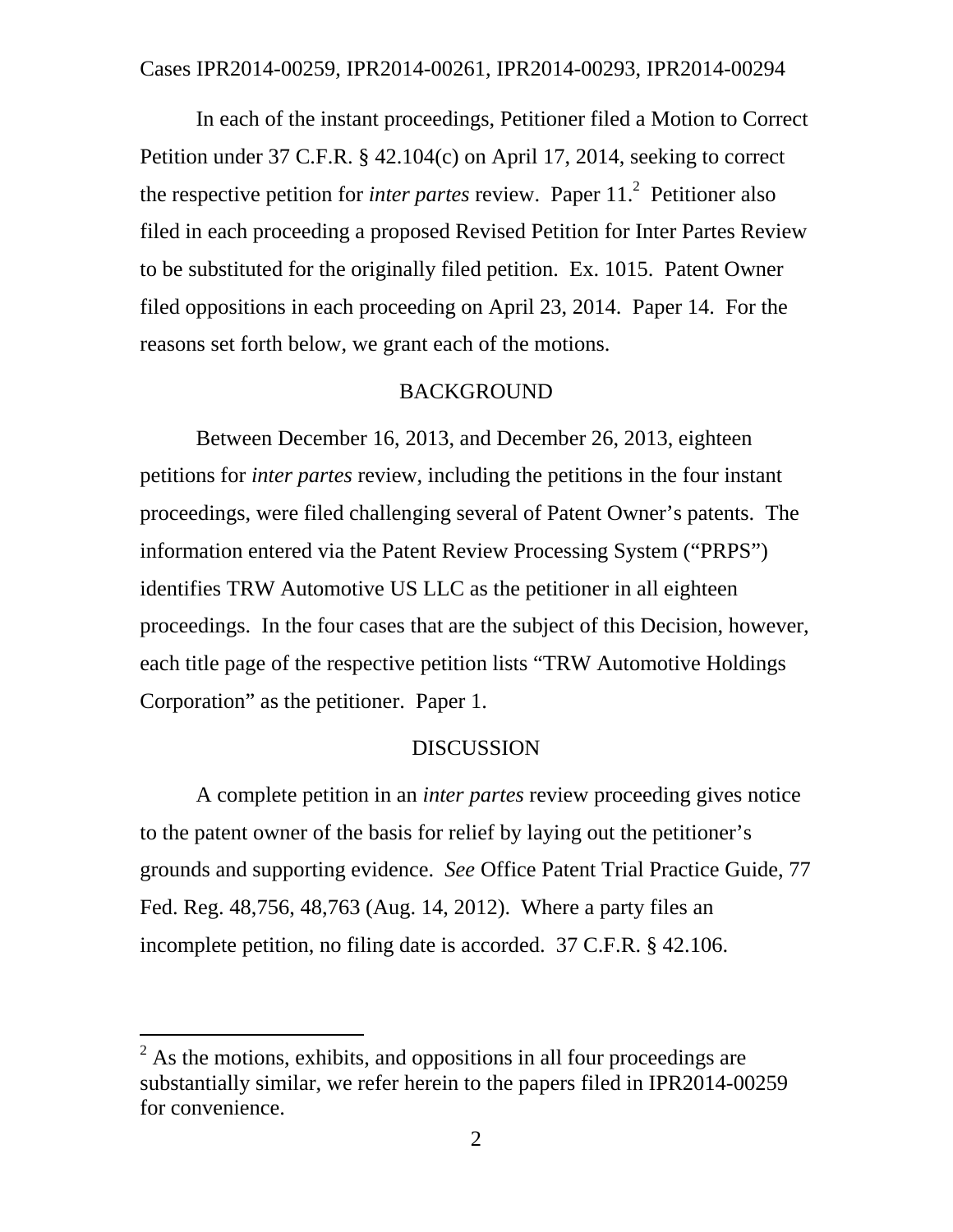The Board's rules, however, make allowance for the correction of certain clerical or typographical mistakes, without sacrificing the notice function of the petition. In particular, 37 C.F.R. § 42.104(c) provides:

A motion may be filed that seeks to correct a clerical or typographical mistake in the petition. The grant of such a motion does not change the filing date of the petition.

The Board has noted previously that this rule is remedial in nature and therefore is entitled to a liberal interpretation. *See ABB Inc. v. ROY-G-BIV Corp*., IPR2013-00063, Paper 21 at 7 (Jan. 16, 2013) (citing *Tcherepnin v. Knight*, 389 U.S. 332, 336 (1967)).

Notwithstanding the remedial nature of the rule, the burden remains on the moving party to establish that the purported errors are clerical or typographical mistakes. Petitioner asserts that "USPTO records correctly indicate that all eighteen [petitions] were filed on behalf of TRW Automotive US LLC." Paper 11 at 2 (citing Exs. 1034-51). We find this to be credible evidence that the listing of "TRW Automotive Holdings Corporation" as the petitioner on the title page of the petitions in the four instant proceedings was a typographical mistake, particularly in view of the fact that each title page of the other fourteen petitions identifies TRW Automotive US LLC as the petitioner. In addition, we note that the petition in each of the four instant proceedings states

Petitioner is a defendant in an action filed by Magna Electronics Corporation in the U.S. District Court for the Western District of Michigan. . . . There are two other defendants in the case: TRW Automotive Holdings Corp. and TRW Vehicle Safety Systems Inc. Both entities are corporations related to Petitioner.

Paper 11 at 4-5. As such, each petition indicates that TRW Automotive Holdings Corporation is a defendant "other" than Petitioner. This indication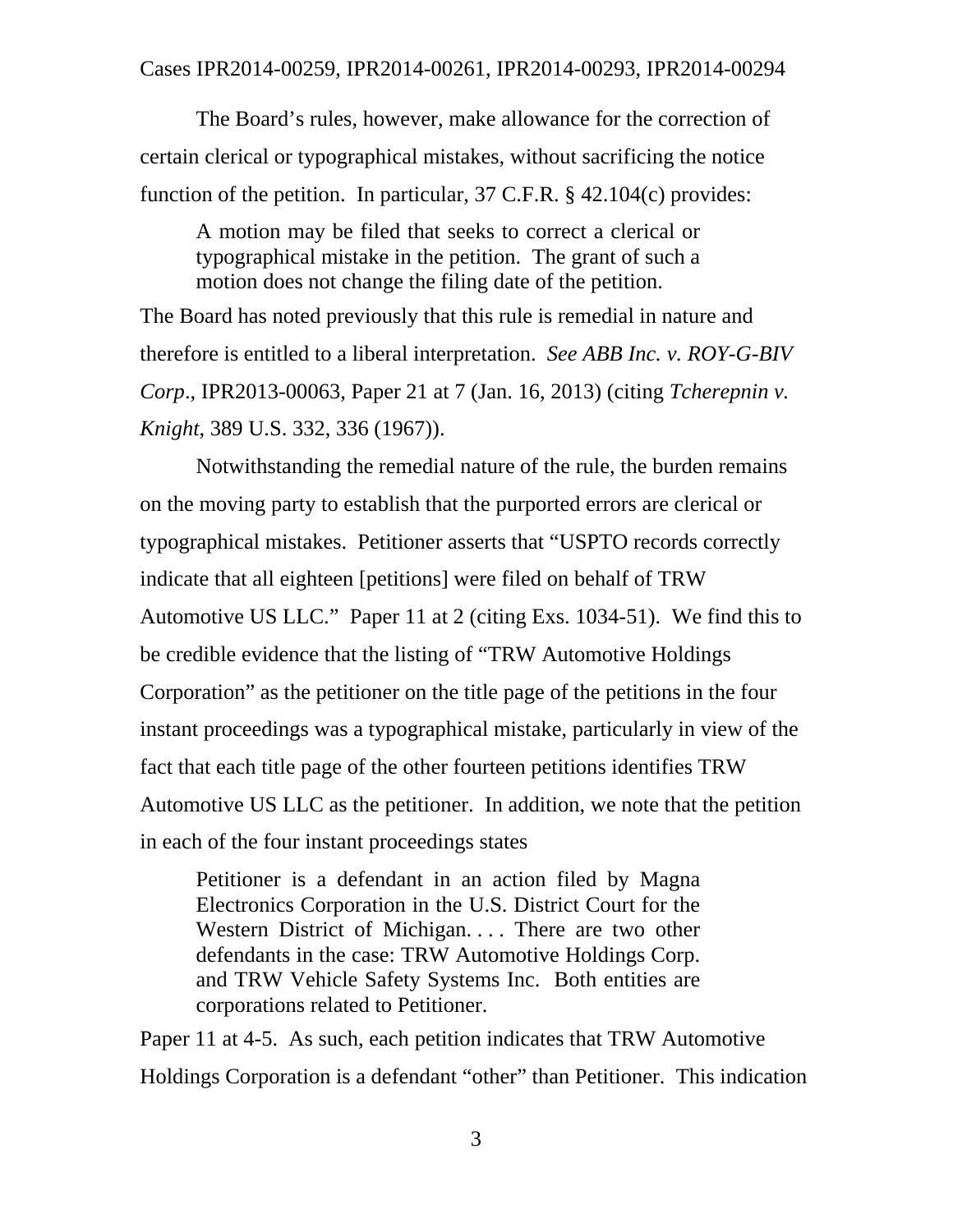that TRW Automotive Holdings Corporation and Petitioner are two different entities bolsters Petitioner's assertion that the "TRW Automotive Holdings Corporation" listings were typographical mistakes.

In opposition, Patent Owner argues that Petitioner has not met its burden of demonstrating that the purported errors are clerical or typographical mistakes, noting that Petitioner "does not attempt to explain how the mistake was made, or provide evidence that it was a mistake, or show how the correction would be apparent to a reader." Paper 14 at 2. Patent Owner also argues that the purported errors are not clerical or typographical mistakes. *Id*. at 2-4 (citing *Superior Fireplace Co. v. Majestic Products Co.*, 270 F.3d 1358 (Fed. Cir. 2001)). Patent Owner argues that of the three categories of mistakes identified in *Superior*, Petitioner's purported mistakes are either category 2 or category 3 mistakes, and category 2 and category 3 mistakes are "neither clerical nor typographical." *Id*. at 3-4.

We are not persuaded by Patent Owner's arguments. For the reasons discussed above, we determine that Petitioner has established that the purported errors are typographical mistakes. Furthermore, Patent Owner's reliance on *Superior* for the proposition that "category 2" and/or "category 3" mistakes are not clerical or typographical mistakes is misplaced. Addressing the meaning of clerical or typographical mistakes in the context of certificates of correction under 35 U.S.C. § 255, the *Superior* court states "not all clerical or typographical mistakes are immediately apparent, and even where the mistake is apparent, it may not be clear how the mistake should be corrected. This leads to a classification of these *typographical mistakes* into three categories." *Superior*, 70 F.3d at 1370 (emphasis added). As such, all three categories relate to typographical mistakes, and *Superior* only deems that, based on related provisions in 35 U.S.C. §§ 251-256,

4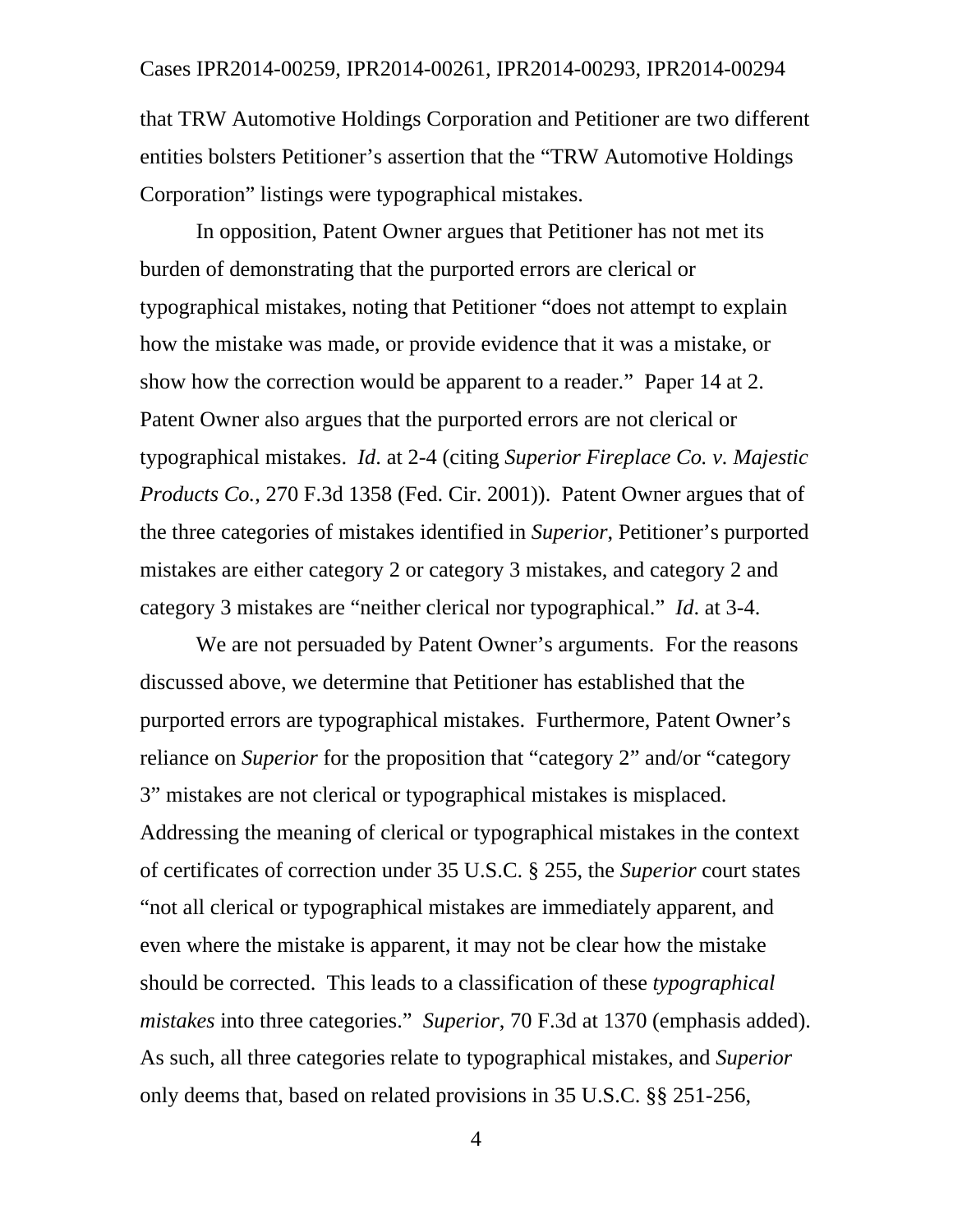corrections under 35 U.S.C. § 255 of second and third category mistakes that broaden a patent claim are not appropriate. *See id*. at 1372 (stating 35 U.S.C. § 255 should be interpreted to allow a patentee to broaden a claim by correcting "a typographical error only where it is clearly evident from the specification, drawings, and prosecution history how the error should appropriately be corrected").

Lastly, Patent Owner argues that Petitioner did not serve its motions in compliance with the requirements set forth in 37 C.F.R. § 42.6(e), and, thus, the motions should be expunged. We agree that mailing via U.S. Mail, as indicated in Petitioner's certificates of service, fails to comply with 37 C.F.R. § 42.6(e). The error appears to be harmless, however, because Patent Owner received notice of the motions and was able to respond. Therefore, we decline to expunge the motions in this instance. The parties must follow Rule 42.6(e) going forward and are encouraged to agree to electronic service pursuant to Rule 42.6(e)(1) to avoid mailing issues, as Patent Owner already has done. *See* Paper 5 at 5.

In consideration of the foregoing, it is hereby:

-

ORDERED that Petitioner's Motions to Correct Petition under 37 C.F.R. § 42.104(c) are *granted*; and

FURTHER ORDERED that Petitioner shall file each of its Revised Petitions for Inter Partes Review<sup>3</sup> as a paper in the respective proceeding by May 12, 2014, and such petitions shall thereafter be substituted for the respective original petitions.

<sup>3</sup> IPR2014-00259, Ex. 1015; IPR2014-00261, Ex. 1012; IPR2014-00293, Ex. 1013; IPR2014-00294, Ex. 1115.